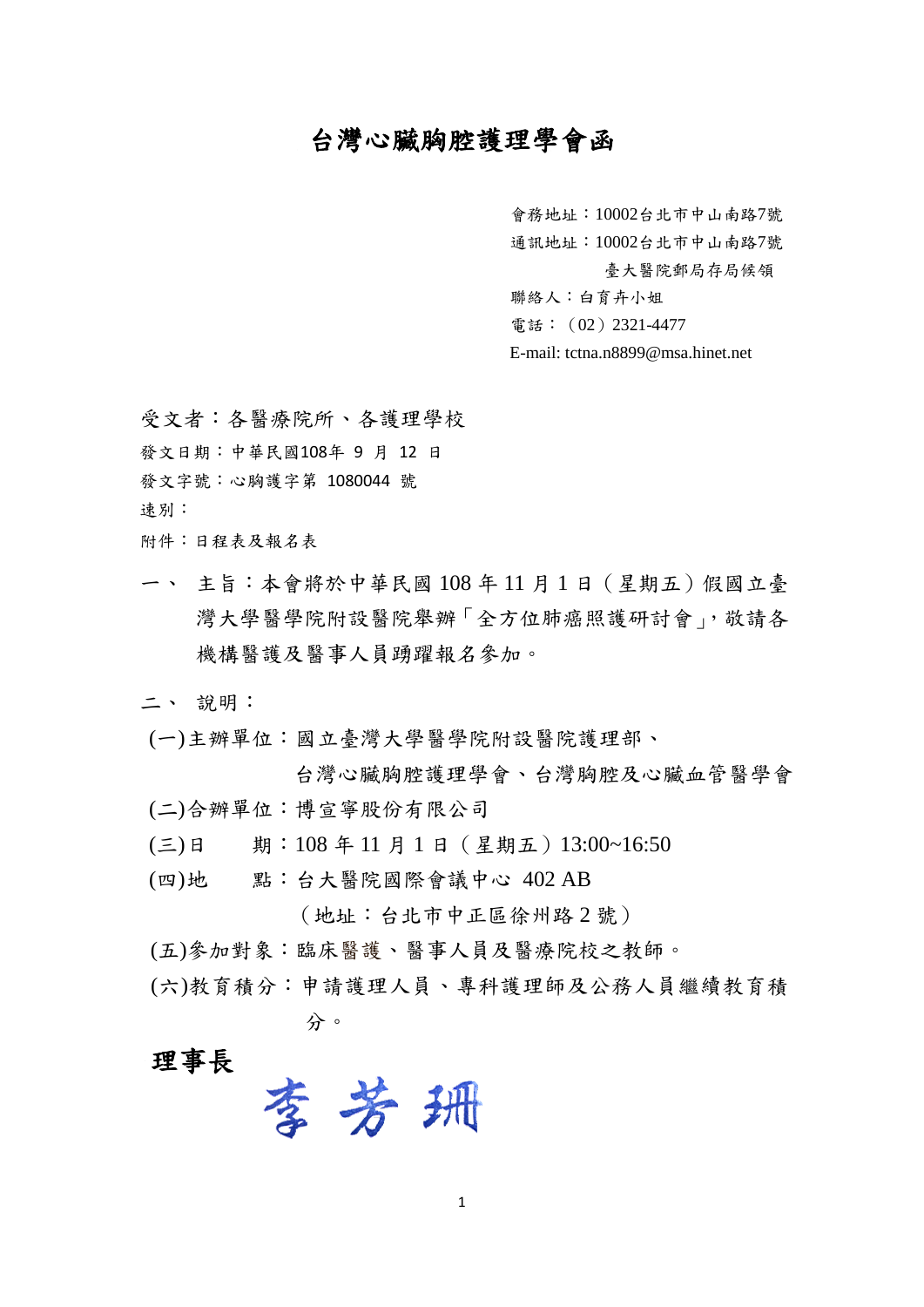## 台灣心臟胸腔護理學會

## 全方位肺癌照護研討會

### (**Symposium on Comprehensive Lung Cancer Care)**

一、 主辦單位:國立臺灣大學醫學院附設醫院護理部、

台灣心臟胸腔護理學會、台灣胸腔及心臟血管外科醫學會

- 二、 合辦單位:博宣寧股份有限公司
- 三、 辦理日期:108 年 11 月 1 日(星期五)13:00~16:50
- 四、 辦理地點:台大醫院國際會議中心 402

(地址:台北市中正區徐州路2號)

- ٠ Date: Nov. 1, 2019 (Fri.)
- b Venue: NTUH (National Taiwan University Hospital) International Convention Center 402, Zhongzheng Dist., Taipei City

Program Agenda

| <b>Time</b> | 1 rugiam Agunua<br><b>Topics</b>                                                                                                                                                                      | <b>Speaker</b>                                                                                                        | <b>Moderator</b>                             |
|-------------|-------------------------------------------------------------------------------------------------------------------------------------------------------------------------------------------------------|-----------------------------------------------------------------------------------------------------------------------|----------------------------------------------|
| 13:00-13:20 | Registration                                                                                                                                                                                          |                                                                                                                       |                                              |
| 13:20-13:30 | <b>Opening Remarks</b>                                                                                                                                                                                | 台大醫院 陳石池院長<br>台大醫院護理部 胡文郁主任<br>台灣心臟胸腔護理學會 李芳珊理事長<br>台大醫院護理部 謝佩穎督導長 主持                                                 |                                              |
| 13:30-15:00 | <b>Shared Decision Making in</b><br><b>Lung Cancer Screening,</b><br><b>Lung Cancer Treatment and</b><br><b>Survivorship - The Role of</b><br>the Thoracic Oncology<br><b>Nurse</b><br>肺癌篩檢及治療的醫病共享決策 | Mrs.<br><b>Melissa Culligan</b><br><b>PhD Candidate</b><br>University Of Maryland School of<br>Nursing, Baltimore, MD | Dr.<br><b>Tsae-Ni Lee</b><br>National Taiwan |
| 15:00-15:15 | <b>Coffee Break</b>                                                                                                                                                                                   | Program Administrator & Special<br>Projects Coordinator, Division of                                                  | University Hospital                          |
| 15:15-16:30 | <b>Advanced Practices in</b><br><b>Thoracic Surgery Nursing:</b><br><b>Improving Patient</b><br><b>Outcomes</b><br>護理專業角色發展對肺癌存活者<br>照護的影響                                                            | Thoracic Surgery, University of<br>Maryland Medical System<br>美國胸腔癌症護理學會<br>理事長                                       | 國立臺灣大學醫<br>學院附設醫院<br>李采霓 醫師                  |
| 16:30~16:50 | <b>Discussion</b>                                                                                                                                                                                     | Dr.<br><b>Tsae-Ni Lee</b><br>National Taiwan University<br>Hospital<br>國立臺灣大學醫學院附<br>設醫院<br>李采霓 醫師                    |                                              |
| $16:50-$    | <b>Closing Remarks</b>                                                                                                                                                                                |                                                                                                                       |                                              |